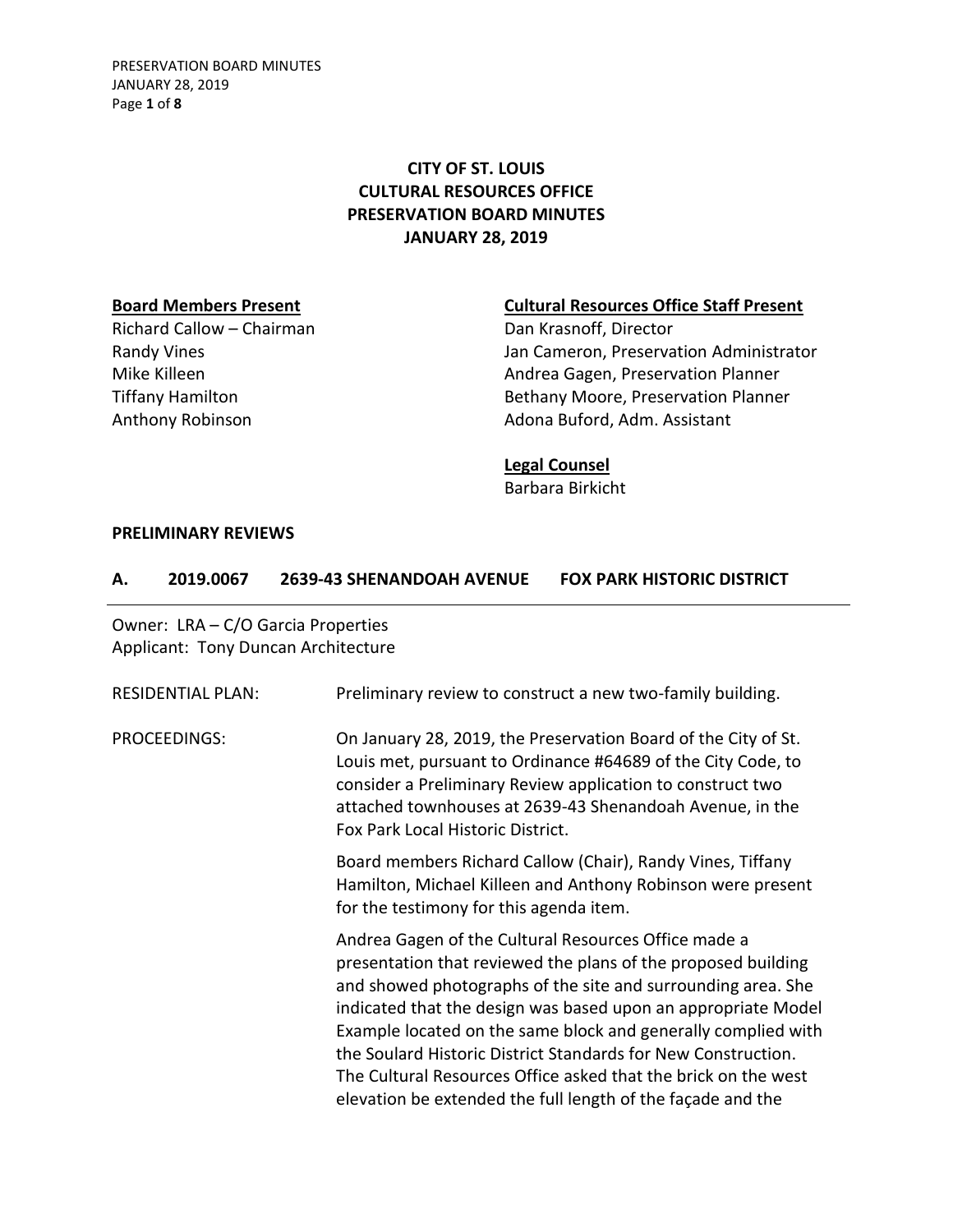| PRESERVATION BOARD MINUTES<br>JANUARY 28, 2019<br>Page 2 of 8 |                                                                                                                                                                                                                                                                                                                                                                                                                                                                                                                       |
|---------------------------------------------------------------|-----------------------------------------------------------------------------------------------------------------------------------------------------------------------------------------------------------------------------------------------------------------------------------------------------------------------------------------------------------------------------------------------------------------------------------------------------------------------------------------------------------------------|
|                                                               | windows on that elevation be revised. Ms Gagen recommended<br>that the Preservation Board grant Preliminary Approval to the<br>project, with the stipulations regarding the west elevation.                                                                                                                                                                                                                                                                                                                           |
|                                                               | Berto Garcia, owner, and Anthony Duncan, the project architect,<br>testified on behalf of the project.                                                                                                                                                                                                                                                                                                                                                                                                                |
| <b>FINDINGS OF FACTS:</b>                                     | The Preservation Board found that:<br>2639-43 Shenandoah Avenue is located in the Fox Park Local<br>Historic District;<br>the proposal is to construct two attached townhouses.<br>the design generally complies with the Soulard<br>$\bullet$<br>requirements for new construction and follows a<br>Model Example;<br>the brick on the exposed west elevation should<br>$\bullet$<br>continue the length of the façade;<br>the windows on the west elevation should more closely<br>follow the Model Example.        |
| <b>BOARD DECISION:</b>                                        | It was the decision of the Preservation Board to grant<br>Preliminary Approval to the project, with the stipulation that the<br>brick on the west elevation extend the length of that façade and<br>that the windows on that elevation more closely follow the<br>Model Example building, and subject to review of final drawings<br>and exterior materials by the Cultural Resources Office. The<br>motion was made by Board Member Killeen and seconded by<br>Board Member Robinson. The motion passed unanimously. |

#### **B. 2018.1291 1224-26 ANN AVENUE SOULARD HISTORIC DISTRICT**

Owner: Frank E. McGuire Applicant: Engine House No. 1 – Marian Smith

| <b>RESIDENTIAL PLAN:</b> | Preliminary review to construct a two-story alley building.                                                                                                                                                                                                                                      |
|--------------------------|--------------------------------------------------------------------------------------------------------------------------------------------------------------------------------------------------------------------------------------------------------------------------------------------------|
| PROCEEDINGS:             | On January 28, 2019, the Preservation Board of the City of St.<br>Louis met, pursuant to Ordinance #64689 of the City Code, to<br>consider a Preliminary Review application to construct a two-<br>story carriage house a at 1224-26 Rear Ann Avenue, in the<br>Soulard Local Historic District. |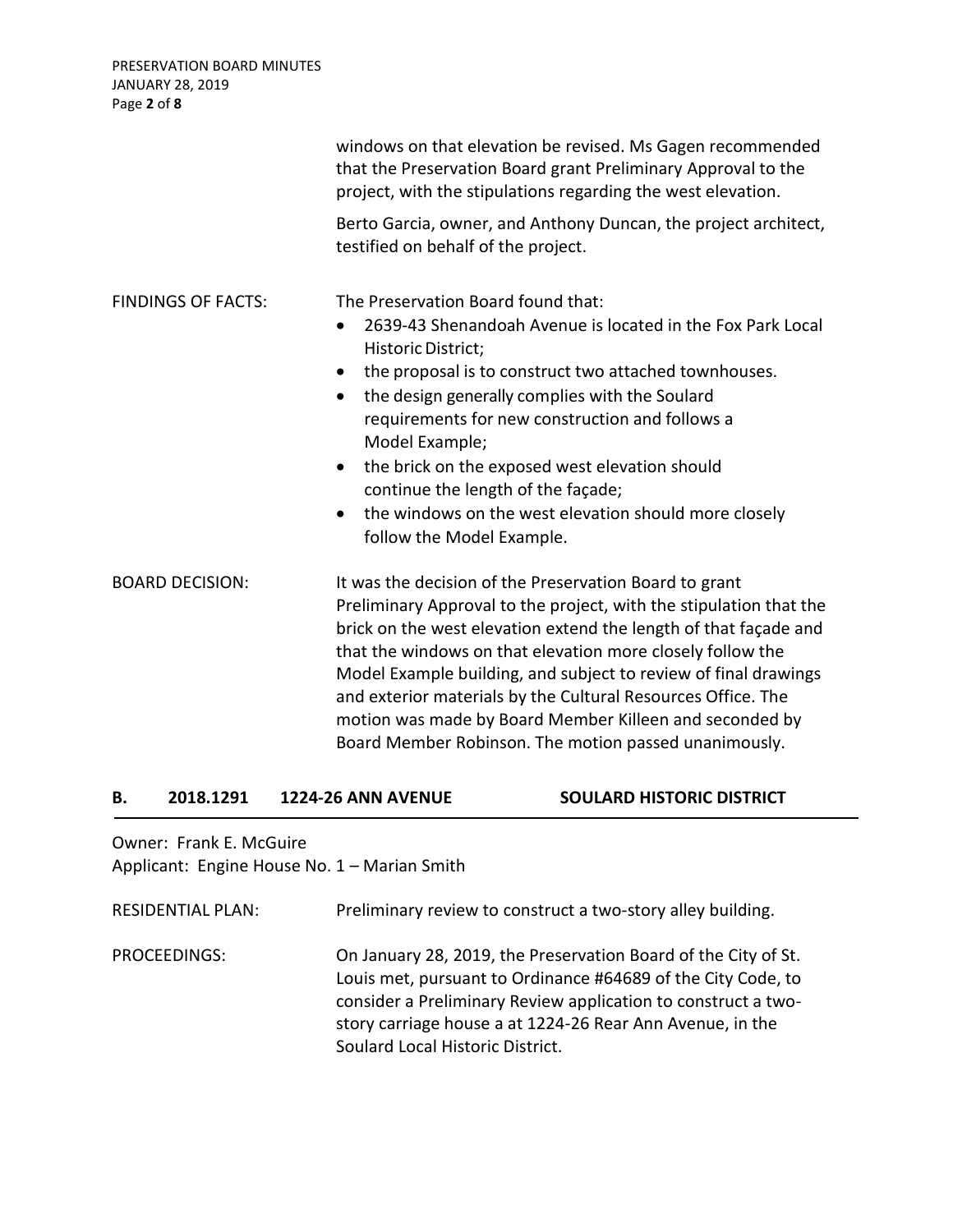|                           | Board members Richard Callow (Chair), Randy Vines, Tiffany<br>Hamilton, Michael Killeen and Anthony Robinson were present<br>for the testimony for this agenda item.                                                                                                                                                                                                                                                                                                     |
|---------------------------|--------------------------------------------------------------------------------------------------------------------------------------------------------------------------------------------------------------------------------------------------------------------------------------------------------------------------------------------------------------------------------------------------------------------------------------------------------------------------|
|                           | Jan Cameron of the Cultural Resources Office made a<br>presentation that reviewed the plans of the proposed building<br>and showed photographs of the site and surrounding area. She<br>indicated that the design was based upon an appropriate Model<br>Example at 1040 Russell and complied with the Soulard Historic<br>District Standards for New Construction. Ms. Cameron<br>recommended that the Preservation Board grant Preliminary<br>Approval to the project. |
|                           | Marion Smith of Engine House # 1 P.C., the project architect,<br>was present but did not testify.                                                                                                                                                                                                                                                                                                                                                                        |
| <b>FINDINGS OF FACTS:</b> | The Preservation Board found that:<br>1224-26 Ann Avenue is located in the Soulard Neighborhood<br>$\bullet$<br>Local Historic District;<br>the proposal is to construct a 2-storycarriage house<br>with first floor garage and living quarters above;<br>the design complies with the Soulard requirements for<br>$\bullet$<br>new construction and follows a Model Example.                                                                                            |
| <b>BOARD DECISION:</b>    | It was the decision of the Preservation Board to grant<br>Preliminary Approval to the project, subject to review of final<br>drawings and exterior materials by the Cultural Resources<br>Office. The motion was made by Board Member Hamilton and<br>seconded by Board Member Vines. The motion passed<br>unanimously.                                                                                                                                                  |

# **APPEALS OF DENIALS**

## **C. 2018.1555 3918-20 SHENANDOAH AVENUE SHAW HISTORIC DISTRICT**

Owner/Applicant: Cheng Hsiao Wu

| <b>RESIDENTIAL PLAN:</b> | Appeal of a denial of a building permit application to replace<br>front porch steps.                                                                                                                                                                               |
|--------------------------|--------------------------------------------------------------------------------------------------------------------------------------------------------------------------------------------------------------------------------------------------------------------|
| PROCEEDINGS:             | On January 28, 2019, the Preservation Board of the City of St.<br>Louis met, pursuant to Ordinance #64689 of the City Code, to<br>consider an appeal of the Director's Denial to replace steps, at<br>3918-20 Shenandoah Avenue, in the Shaw Neighborhood Historic |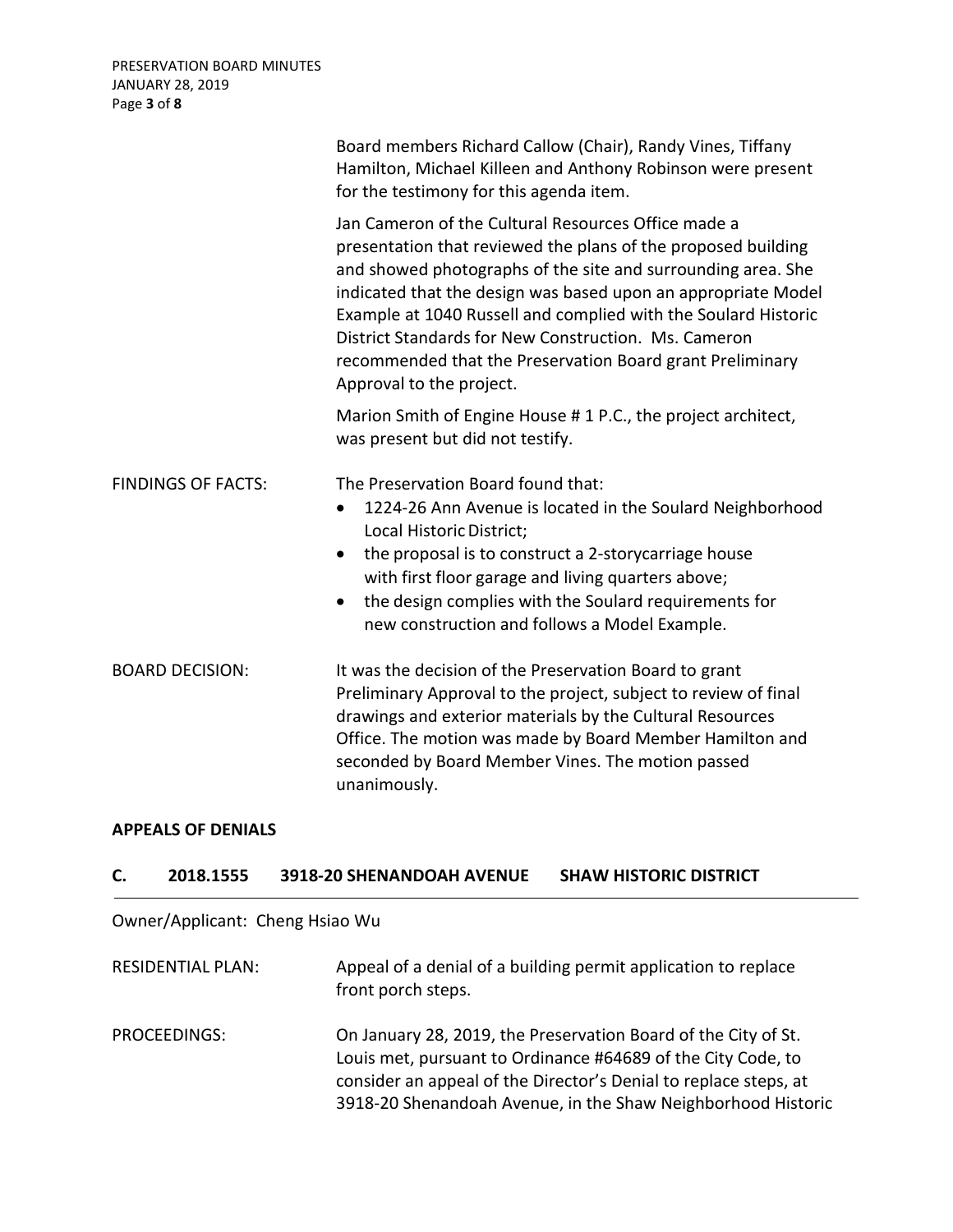District. The application was submitted by the owner, Cheng Hsiao Wu.

Board members Richard Callow (Chair), Mike Killeen, Randy Vines, Tiffany Hamilton, and Anthony Robinson were present for the testimony for this agenda item.

Andrea Gagen of the Cultural Resources Office made a presentation that examined the sections of City Ordinance #59400 which sets forth the standards for architectural details in the Shaw Neighborhood Local Historic District. She entered into the record certified copies of Ordinance #64689, as revised by City Ordinance #64925, the enabling legislation; and Ordinance #59400, the Shaw Neighborhood Historic District, the Preservation Board Agenda and PowerPoint. Ms. Gagen stated that the proposed concrete steps and handrail did not comply with the historic district standards due to the material. Based upon the standards, Ms. Gagen recommended that the Board uphold the Director's denial of the application. Cheng Hsiao Wu, owner of the property, spoke on his own behalf. He noted that there were other concrete steps in the neighborhood. He stated that he would not be opposed to using a wood handrail.

FINDINGS OF FACTS: The Preservation Board found that:

- the proposed site 3918-20 Shenandoah Ave., is located in the Shaw Neighborhood Local Historic District;
- the district standards do not allow changes to the original form of porches;
- changing the material of the steps would not have a noticeable impact on the character of the building if painted.
- the wood-patterned stamping does not replicate the look of wood steps;
- the handrail material should be maintained as existing.

BOARD DECISION: It was the decision of the Preservation Board to overturn the Director's Denial and allow the installation of the concrete with the stipulation that the handrail be an historic wood handrail, no stamping be done, and the steps be painted per Cultural Resources Staff's recommendation.

> The motion was made by Board Member Mike Killeen and seconded by both Randy Vines and Tiffany Hamilton. Mr. Robinson opposed the motion. The motion passed, 3-1.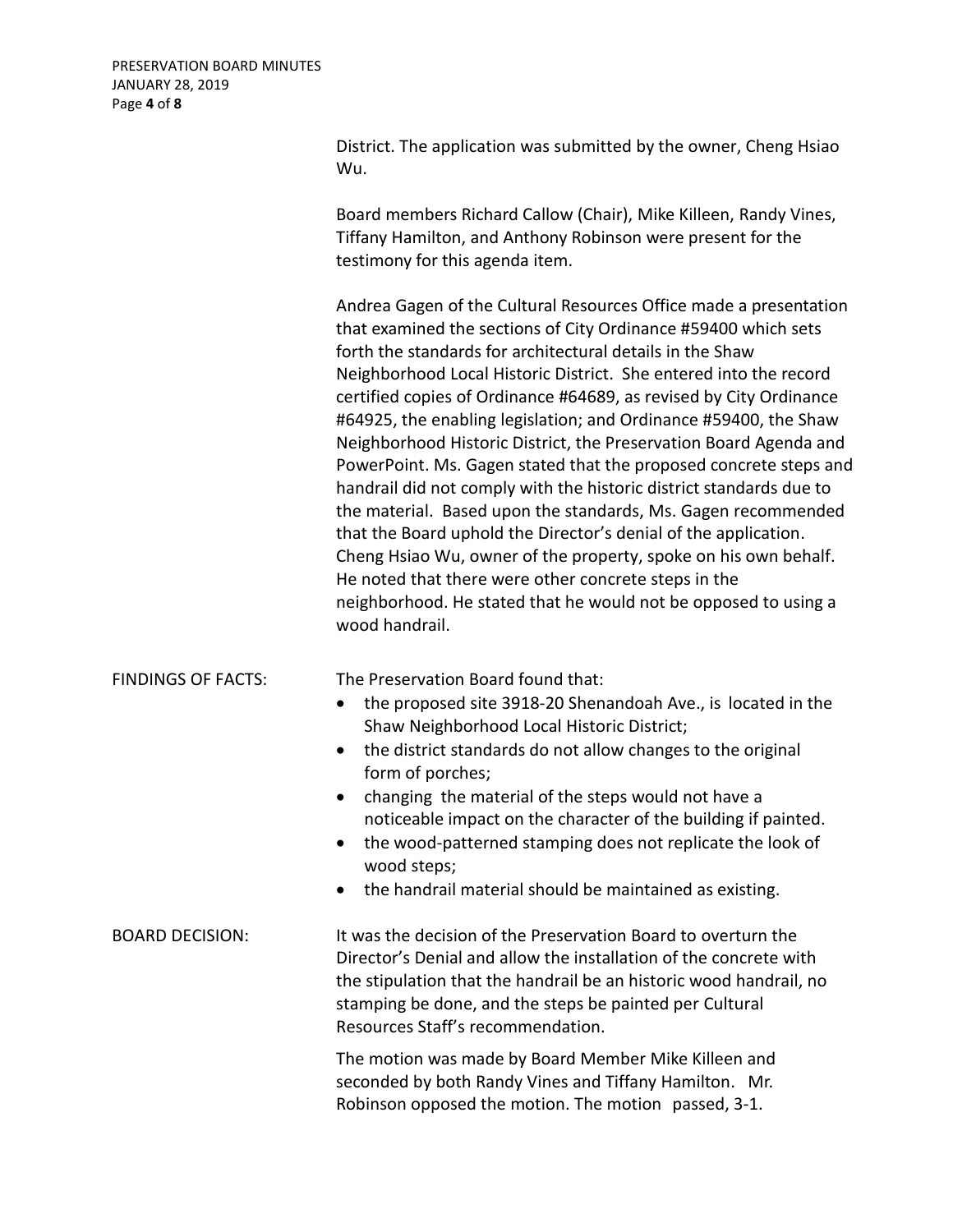#### **D. 2018.1563 6154 DELMAR BOULEVARD SKINKER-DeBALIVIERE HIST. DISTRICT**

Owner: Church Building LLC – Joe Edwards Applicant: Neon Time LLC – David Hutson

| <b>RESIDENTIAL PLAN:</b> | Appeal of a denial of a building permit application to erect one<br>projecting neon sign and one illuminated marquee sign.                                                                                                                                                                                                                                                                                                                                                                                                                                                                                                                                                                                                                                                                                                                                                                                                                                                                                          |
|--------------------------|---------------------------------------------------------------------------------------------------------------------------------------------------------------------------------------------------------------------------------------------------------------------------------------------------------------------------------------------------------------------------------------------------------------------------------------------------------------------------------------------------------------------------------------------------------------------------------------------------------------------------------------------------------------------------------------------------------------------------------------------------------------------------------------------------------------------------------------------------------------------------------------------------------------------------------------------------------------------------------------------------------------------|
| <b>PROCEEDINGS:</b>      | On January 28, 2019, the Preservation Board of the City of St.<br>Louis met, pursuant to Ordinance #64689 of the City Code, to<br>consider an Appeal from the Director's Administrative Denial to<br>erect two signs for the front of a proposed new building at 6154<br>Delmar Boulevard, located in the Skinker-DeBaliviere/Catlin<br>Tract/Parkview Local Historic District.                                                                                                                                                                                                                                                                                                                                                                                                                                                                                                                                                                                                                                     |
|                          | Board members Richard Callow (Chair), Randy Vines, Tiffany<br>Hamilton, Michael Killeen and Anthony Robinson were present<br>for the testimony for this agenda item.                                                                                                                                                                                                                                                                                                                                                                                                                                                                                                                                                                                                                                                                                                                                                                                                                                                |
|                          | Jan Cameron of the Cultural Resources Office made a<br>presentation that reviewed the sign designs and their locations<br>on the proposed building. She entered into the record certified<br>copies of Ordinance #64689 as amended by Ordinance 64925;<br>Ordinance #57688, the Skinker-DeBaliviere/Catlin<br>Tract/Parkview Historic District ordinance, amended by<br>Ordinance 70821, the new historic standards, as well as the<br>Board's agenda and her PowerPoint presentation. Ms. Cameron<br>stated that 6154 Delmar will be located in an entertainment<br>area and the proposed signs would not be out of character with<br>other developments in the vicinity. While the signs did not<br>comply with the district sign standards in their number, lighting<br>and size, the Cultural Resources Office was in support of an<br>exception to the standards. She therefore recommended that<br>the Preservation Board overturn the Director's Administrative<br>Denial and approve the signs as proposed. |
|                          | Ms. Cameron submitted into the record a letter in support of<br>the project from Heather Navarro, the 28 <sup>th</sup> Ward Alderwoman,                                                                                                                                                                                                                                                                                                                                                                                                                                                                                                                                                                                                                                                                                                                                                                                                                                                                             |
|                          | Joe Edwards, the owner of the proposed facility, testified that<br>the design of the signs were carefully designed to be compatible<br>with signs already approved for other buildings on Delmar and<br>that they were of high quality. He submitted letters in support<br>of the signs from the Delmar Community Committee and the<br>East Loop Commercial Improvement District.                                                                                                                                                                                                                                                                                                                                                                                                                                                                                                                                                                                                                                   |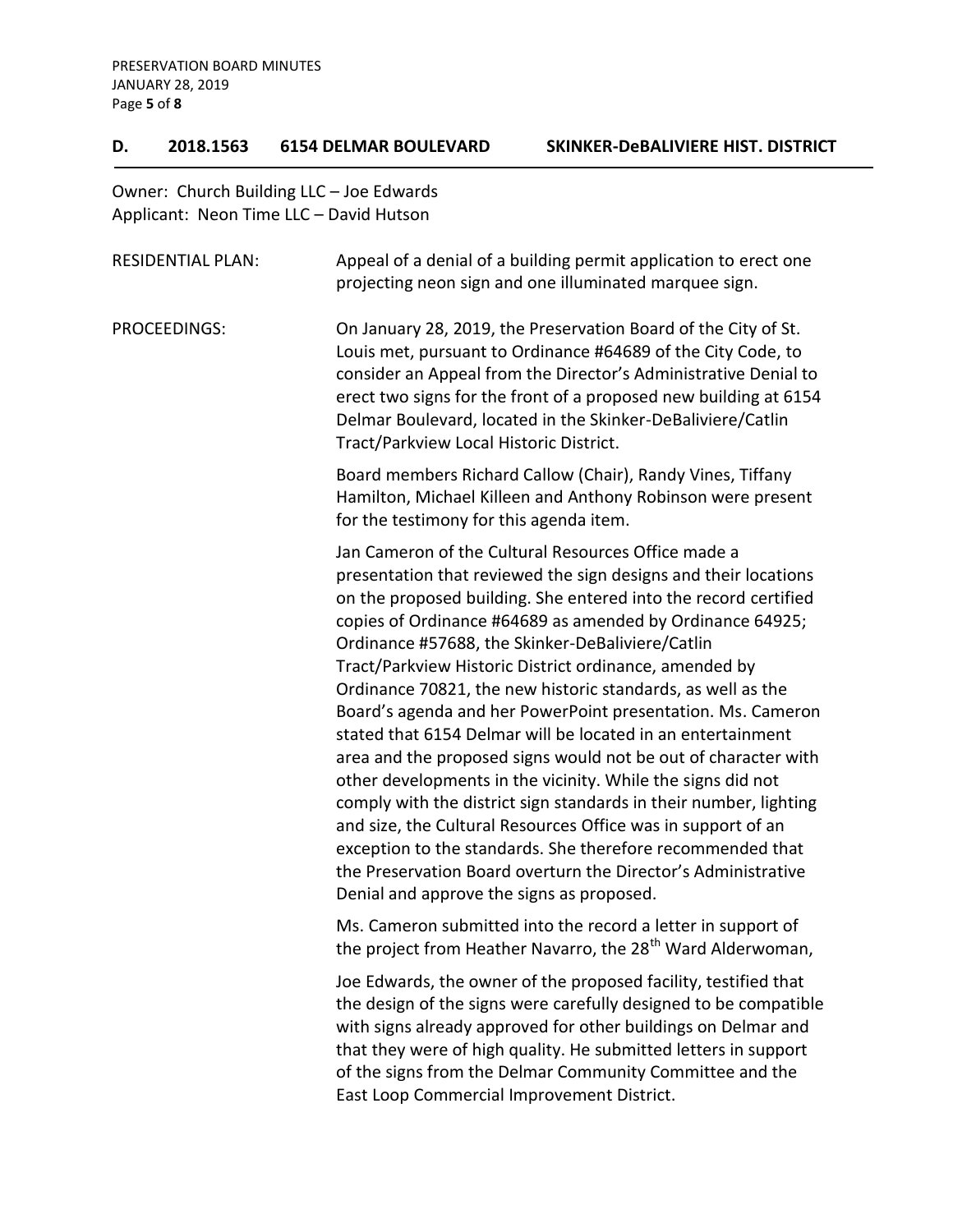PRESERVATION BOARD MINUTES JANUARY 28, 2019 Page **6** of **8**

| <b>FINDINGS OF FACTS:</b> | The Preservation Board found that:                                                                                                                                                                                                                                                  |
|---------------------------|-------------------------------------------------------------------------------------------------------------------------------------------------------------------------------------------------------------------------------------------------------------------------------------|
|                           | 6154 Delmar is located in the Skinker-DeBaliviere Local<br>$\bullet$<br>Historic District;                                                                                                                                                                                          |
|                           | the proposed signs are not in compliance with the Sign<br>$\bullet$<br>Standards in number, size, lighting and moving<br>elements;                                                                                                                                                  |
|                           | this area of Delmar is characterized by innovative business<br>$\bullet$<br>enterprises and inventive building design. The signs are<br>compatible with other signs in the Loop and with<br>decorative elements of the streetscape.                                                 |
| <b>BOARD DECISION:</b>    | It was the decision of the Preservation Board to overturn the<br>Director's administrative denial and to approve the signs as<br>submitted by the appellant. The motion was made by Board<br>Member Randy Vines. Mr. Killeen seconded the motion. The<br>motion passed unanimously. |

### **E. 2019.0002 4142 BLAINE AVENUE NORTH I-44 HISTORIC DISTRICT**

Owner: Lynn & Rachel Deffenbaugh Applicant: Bolt Construction – Matthew Pointer

| <b>RESIDENTIAL PLAN:</b> | Appeal of a denial of a building permit application to construct<br>a deck on front facade.                                                                                                                                                                                                                                                                                      |
|--------------------------|----------------------------------------------------------------------------------------------------------------------------------------------------------------------------------------------------------------------------------------------------------------------------------------------------------------------------------------------------------------------------------|
| PROCEEDINGS:             | On November 26, 2018, the Preservation Board of the City of St.<br>Louis met, pursuant to Ordinance #64689 of the City Code, to<br>consider an appeal of a Director's Denial to construct a front deck<br>on a building at 4142 Blaine Avenue, in the North I-44 Local<br>Historic District. The appeal was submitted by the applicant,<br>Matthew Pointer of Bolt Construction. |
|                          | Board members Chairman Richard Callow, Michael Killeen, Randy<br>Vines, Tiffany Hamilton, and Anthony Robinson were present for<br>the testimony for this agenda item.                                                                                                                                                                                                           |
|                          | Andrea Gagen of the Cultural Resources Office made a<br>presentation that examined the sections of City Ordinance<br>#60370, which sets forth the standards for architectural details in<br>the North I-44 Local Historic District. Ms. Gagen stated that the<br>proposed deck was not compatible with the existing historic<br>character or the contemporary architecture.      |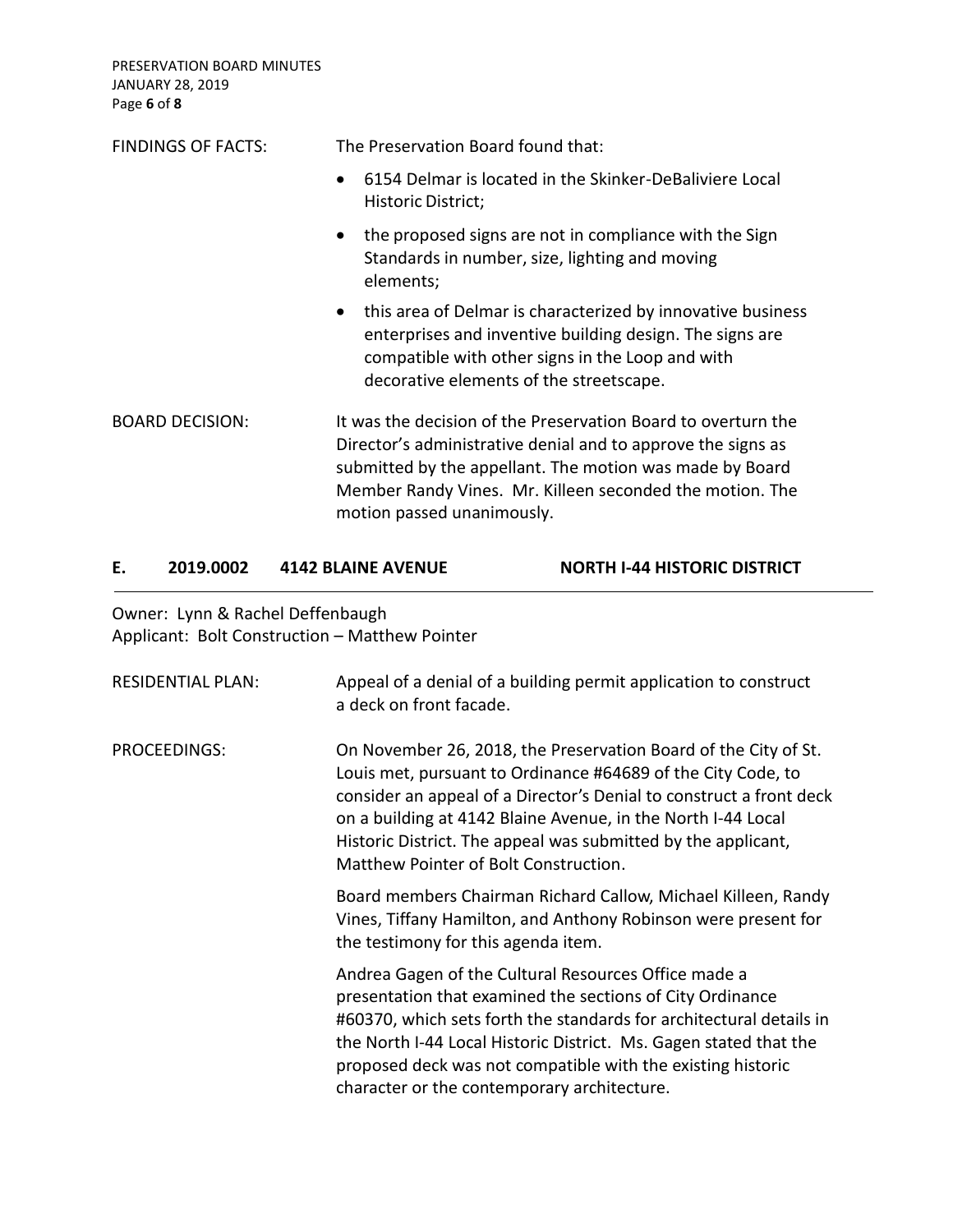| PRESERVATION BOARD MINUTES<br><b>JANUARY 28, 2019</b><br>Page 7 of 8 |                                                                                                                                                                                                                                                                                                                  |
|----------------------------------------------------------------------|------------------------------------------------------------------------------------------------------------------------------------------------------------------------------------------------------------------------------------------------------------------------------------------------------------------|
|                                                                      | Ms. Gagen introduced into the record certified copies of<br>Ordinances #64689 as amended by Ordinance #64925, the<br>Enabling Ordinance; and #60370, the North I-44 Historic District;<br>the PowerPoint and the agenda item.                                                                                    |
|                                                                      | Lynn Deffenbaugh, owner of 4142 Blaine Ave., testified on behalf<br>of the project.                                                                                                                                                                                                                              |
| <b>FINDINGS OF FACTS:</b>                                            | The Preservation Board found that:<br>4142 Blaine Avenue is located in the North I-44 Local Historic<br>$\bullet$<br>District;<br>the proposed deck is not comply with the historic district<br>standards as it is not compatible;<br>a screened patio or porch could be possible at that location.<br>$\bullet$ |
| <b>BOARD DECISION:</b>                                               | It was the decision of the Preservation Board to Board upheld the<br>Director's Denial of the front deck as it was not compatible. Board<br>Member Killeen made the motion, which was seconded by Board<br>Member Robinson. The motion passed unanimously, 4 to 0.                                               |

## **SPECIAL AGENDA ITEMS**

Nominations to the National Register of Historic Places

| F.                    | Columbia Oil Company Building - 3419 Papin                                                    |
|-----------------------|-----------------------------------------------------------------------------------------------|
| <b>ACTION:</b>        | It was the decision of the Preservation Board to direct the staff to                          |
|                       | prepare a report for the Missouri State Historic Preservation                                 |
|                       | Office that the Columbia Oil Company Building meets National Register                         |
|                       | Criterion A for Commerce. The motion was made by Board member                                 |
|                       | Anthony Robinson and seconded by Ms. Hamilton. The motion passed<br>unanimously.              |
| G.                    | <b>IBEW - 5850 Elizabeth Avenue</b>                                                           |
| <b>ACTION:</b>        | It was the decision of the Preservation Board to direct the staff to                          |
|                       | prepare a report for the Missouri State Historic Preservation                                 |
|                       | Office that the International Brotherhood of Electrical Workers meets                         |
|                       | National Register Criterion C for Architecture. The motion was made by                        |
| $\tilde{\phantom{a}}$ | Board member Anthony Robinson and seconded by Ms. Hamilton. The<br>motion passed unanimously. |
| Η.                    | St. Louis Globe Democrat Building - 900 N. Tucker Blvd.                                       |
| <b>ACTION:</b>        | It was the decision of the Preservation Board to direct the staff to                          |
|                       | prepare a report for the Missouri State Historic Preservation                                 |
|                       | Office that the St. Louis Globe Democrat Building meets National Register                     |
|                       | Criterion C for Architecture. The motion was made by Board member                             |